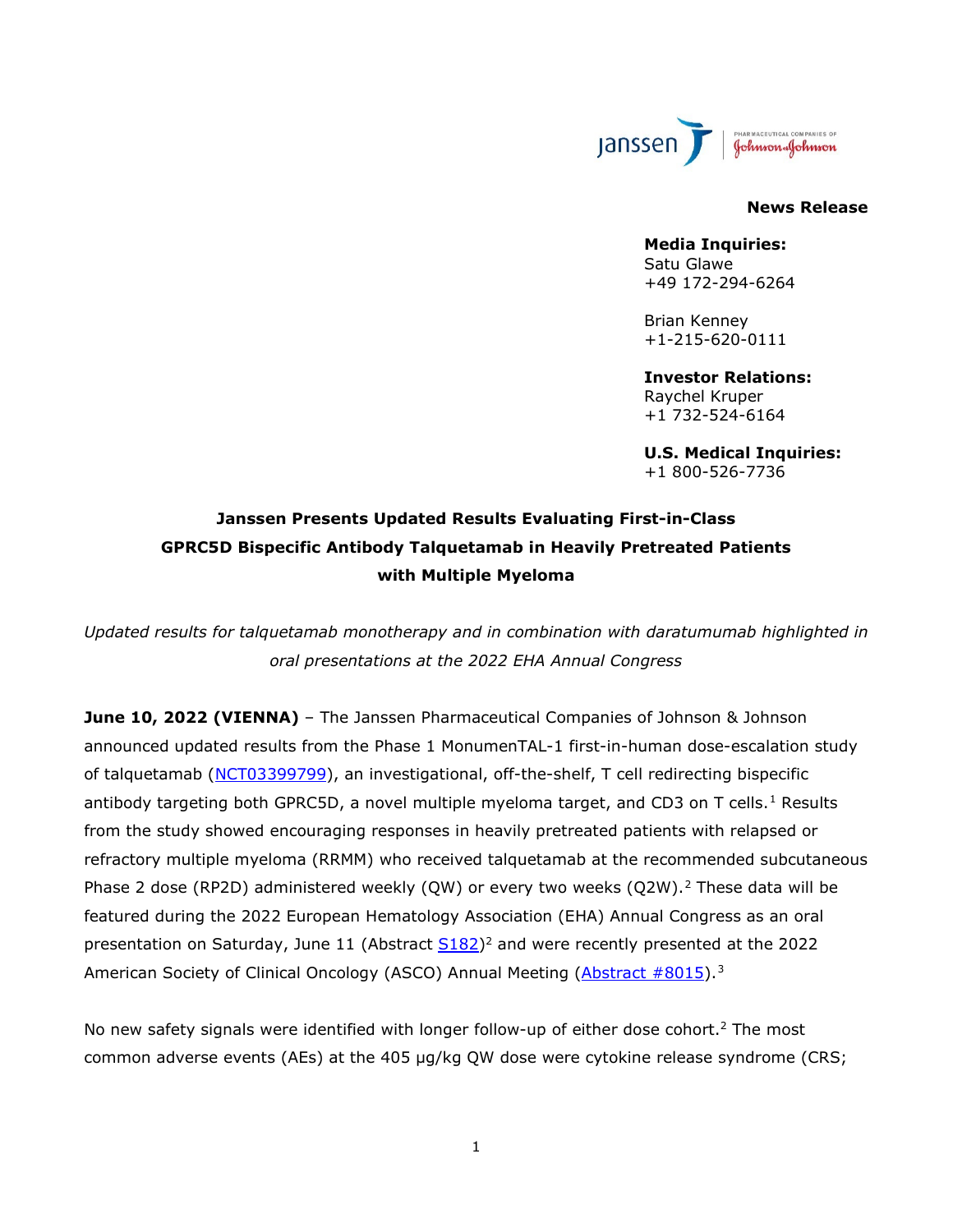76.7 percent; 3.3 percent Grade 3/4), neutropenia (66.7 percent; 60 percent Grade 3/4), skinrelated AEs (66.7 percent; all Grade  $1/2$ ), and dysgeusia (63.3 percent; all Grade  $1/2$ ).<sup>2</sup>

The most common AEs at the 800 µg/kg Q2W dose were CRS (79.5 percent; all Grade 1/2), skinrelated AEs (72.7 percent; 2.3 percent Grade 3/4), and dysgeusia (56.8 percent).<sup>2</sup> Dysgeusia (altered sense of taste) was managed with supportive care and, if needed, dose adjustments.<sup>2</sup> Cytopenias were mostly confined to step-up doses and cycles one and two and generally resolved within one week.<sup>2</sup> Infections occurred in 46.7 percent (Grade 3/4, 6.7 percent) of patients at the 405 μg/kg QW dose and 38.6 percent (Grade:  $3/4$ , 9.1 percent) at the 800 μg/kg Q[2](#page-0-0)W dose <sup>2</sup>

Step-up dosing was used to mitigate against severe CRS, and pre-treatment medications (including steroids) were limited to the step-up and first full doses. $2$ 

"Patients with multiple myeloma who are heavily pretreated need new options," said Monique Minnema, M.D., Professor, Department of Hematology, University Medical Center, Utrecht, Netherlands, and principal study investigator.<sup>†</sup> "The continued deep and durable responses and tolerable safety profile seen in these longer-term data suggest that at both doses, talquetamab may offer a new treatment option for relapsed or refractory patients."

The overall response rate (ORR) to talquetamab treatment was consistent across both doses.<sup>2</sup> With a median follow-up of 13.2 months (range 1.1-24), 70 percent (21/30) of response-evaluable patients treated with the 405 µg/kg QW dose achieved a response, 56.7 percent achieved a very good partial response (VGPR) or better, 6.7 percent achieved a complete response (CR), and 23.3 percent achieved a stringent complete response (sCR). With a median follow-up of 7.7 months (range 0.7-16), 63.6 percent (28/44) of response-evaluable patients treated with the 800 µg/kg Q2W dose achieved a response, 56.8 percent achieved a VGPR or better, 11.4 percent achieved a CR, and 9.1 percent achieved an sCR. The median duration of response (DOR) was 10.2 months (95 percent Confidence Interval (CI): 3.0–not estimable) with the 405 µg/kg QW dose and 13.0 months (95 percent CI: 5.3-not estimable) with the 800  $\mu$ g/kg QW dose.<sup>2</sup>

Among response-evaluable patients who were triple-class refractory, a response was achieved by 65.2 percent (15/23) of patients treated with the 405 µg/kg QW dose and 67.6 percent (23/34) of patients treated with the 800  $\mu$ g/kg Q2W dose.<sup>2</sup> In patients who were penta-drug refractory, 83.3 percent (5/6) of patients treated with the 405 µg/kg QW dose and 75 percent (9/12) of patients treated with the 800  $\mu$ g/kg Q2W dose achieved a response.<sup>2</sup>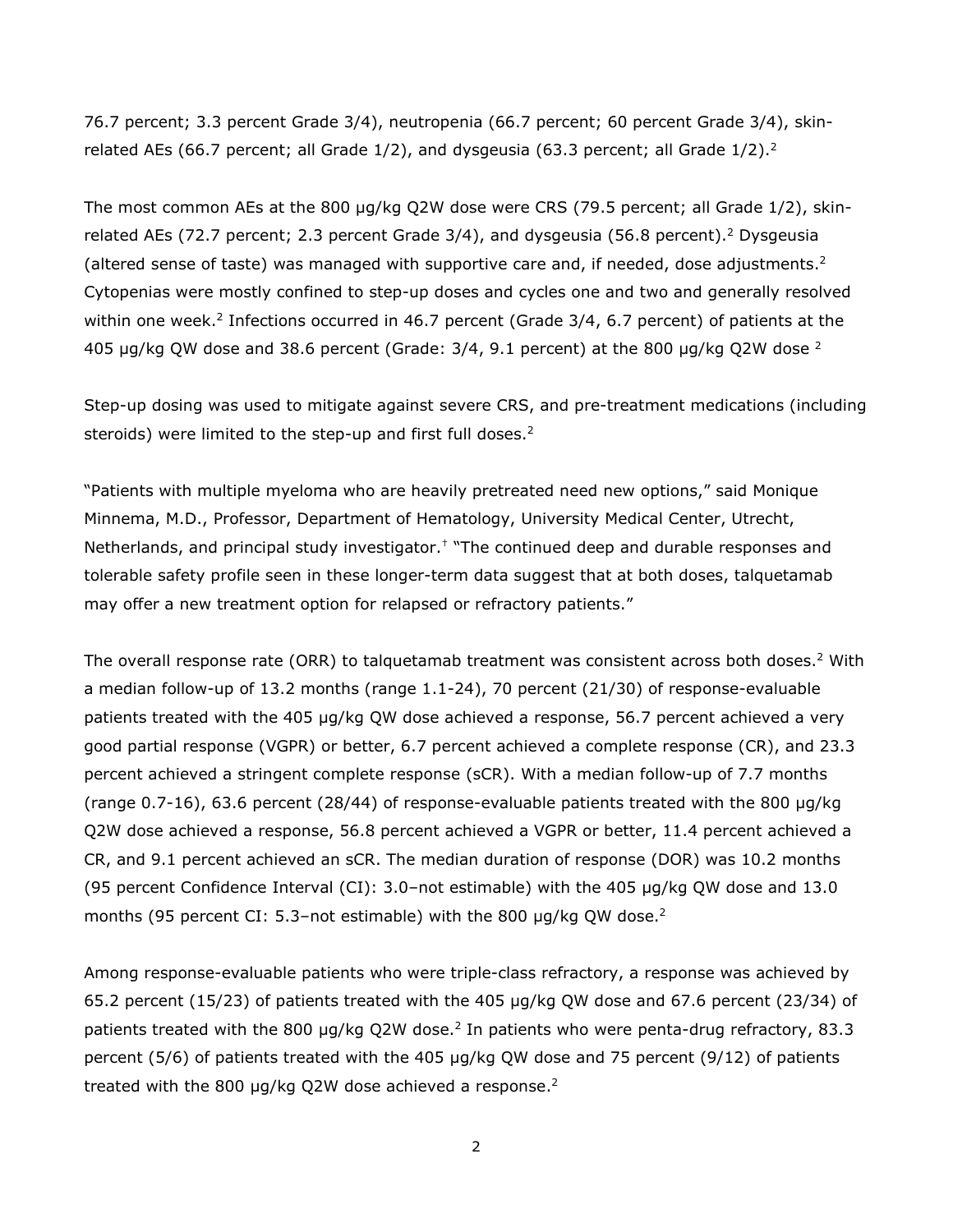"With additional follow-up, these data demonstrate potential durability of talquetamab responses," said Sen Zhuang, M.D., Ph.D., Vice President, Clinical Research and Development, Janssen Research & Development, LLC. "We look forward to fully understanding the potential of this bispecific for relapsed and refractory patients through ongoing clinical development."

The primary objectives of the MonumenTAL-1 study were to identify the recommended subcutaneous Phase 2 dose (part 1) and assess the safety and tolerability of talquetamab at the recommended dose (part 2).<sup>2</sup> As of April 6, 2022, 130 patients with multiple myeloma who had relapsed or were refractory or intolerant to established therapies have received talquetamab in the study.<sup>2</sup> For part 2, 30 patients received the weekly RP2D of 405  $\mu$ g/kg QW dosing schedule following step-up doses; 100 percent were triple-class exposed, 80 percent were penta-drug exposed, 76.7 percent were triple-class refractory, 20 percent were penta-drug refractory, and 30 percent had prior B-cell maturation antigen (BCMA)-directed therapy[.2](#page-0-0) Forty-four patients received the RP2D of 800 µg/kg Q2W; 97.7 percent were triple-class exposed; 68.2 percent were penta-drug exposed, 77.3 percent were triple-class refractory, 27.3 percent were penta-drug refractory, and 27.3 percent had prior BCMA-directed therapy[.2](#page-0-0)

# **Updated data from the Phase 1b TRiMM-2 Study Evaluating Talquetamab in Combination with DARZALEX** *FASPRO®* **[\(Abstract S183\)](https://library.ehaweb.org/eha/2022/eha2022-congress/357047/niels.wjc.van.de.donk.novel.combination.immunotherapy.for.the.treatment.of.html?f=listing%3D0%2Abrowseby%3D8%2Asortby%3D1%2Asearch%3Dtalquetamab.)**

<span id="page-2-0"></span>Additional data for talquetamab will be featured in an oral presentation at EHA on Saturday, June 11 [\(Abstract S183\)](https://library.ehaweb.org/eha/2022/eha2022-congress/357047/niels.wjc.van.de.donk.novel.combination.immunotherapy.for.the.treatment.of.html?f=listing%3D0%2Abrowseby%3D8%2Asortby%3D1%2Asearch%3Dtalquetamab.).<sup>[4](#page-9-3)</sup> The Phase 1b TRiMM-2 study [\(NCT04108195\)](https://www.clinicaltrials.gov/ct2/show/NCT04108195) evaluated talquetamab in combination with DARZALEX *FASPRO®* (daratumumab and hyaluronidase-fihj), the CD38-directed monoclonal antibody approved to be given subcutaneously for the treatment of patients with multiple myeloma.<sup>4</sup> Results from the study show heavily pretreated patients with multiple myeloma treated with the combination, including talquetamab at the recommended subcutaneous Phase 2 dose (RP2D) administered weekly (QW) or every two weeks (Q2W), achieved high rates of responses, including for patients refractory to anti-CD38 treatment[.4](#page-2-0)

Patients received step-up doses of talquetamab followed by 400 µg/kg QW treatment (n=14) or 800 µg/kg Q2W treatment (n=44), in combination with DARZALEX *FASPRO®* at the approved dosing schedule[.4](#page-2-0) With a median follow-up of 5.1 months, the ORR was 80.4 percent (41/51) among all response-evaluable patients.<sup>4</sup> Of these patients, 62.7 percent (32/51) achieved a VGPR or better, and 29[.4](#page-2-0) percent (15/51) achieved a CR or better.<sup>4</sup> Among patients with prior exposure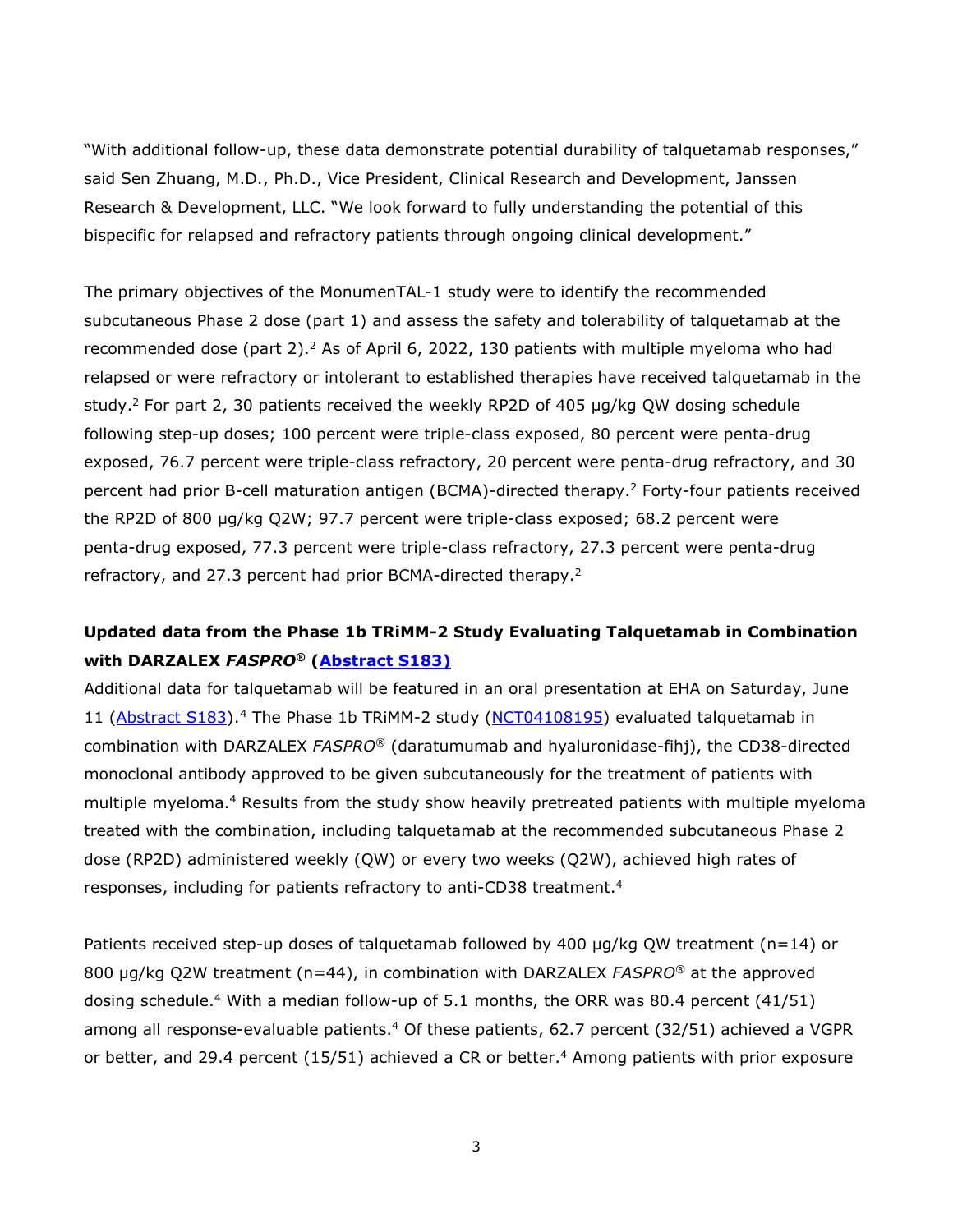to an anti-CD38 antibody, the ORR was 77.3 percent (34/44), and the ORR was 72 percent (18/25) among patients with prior BCMA-targeted treatment.<sup>4</sup>

No new safety signals were identified with longer follow-up of either dose cohort, and the safety profile for the combination was comparable to each agent as a monotherapy[.4](#page-2-0) The most common nonhematologic adverse events (AEs) at the 405 µg/kg QW dose were cytokine release syndrome (CRS; 71.4 percent; all Grade 1/2), dysgeusia (71.4 percent; N/A) and dry mouth (71.4 percent; all Grade  $1/2$ ).<sup>4</sup> The most common AEs at the 800  $\mu$ g/kg Q2W dose were CRS (77.3 percent; all Grade 1/2), dysgeusia (59.1 percent; N/A), and anemia (43.2 percent; 18.2 percent Grade 3/4). Skin-related and nail disorders were reported in 81 percent of patients.<sup>4</sup> Infections were experienced by 53.4 percent of patients (17.2 percent were Grade 3 or higher), and one patient died of pneumonia[.4](#page-2-0)

The primary objectives of the TRiMM-2 study were to identify the recommended Phase 2 dose (RP2D) for each component of the treatment combination (Part 1); characterize the safety of the treatment combination at the RP2D (Part 2); and assess antitumor activity, pharmacokinetics and pharmacodynamics for the combination treatment (Part 3).<sup>4</sup> Patients in the study ( $n=58$ ) had received a minimum three prior lines of therapy or were double refractory to a proteasome inhibitor (PI) and an immunomodulatory agent; patients who had been exposed or refractory to an anti-CD38 therapy more than 90 days prior to the start of the trial were also included, as well as those refractory to anti-CD38 therapy[.4](#page-2-0)

### **About Talquetamab**

Talquetamab is a first-in-class, investigational T-cell redirecting bispecific antibody targeting both GPRC5D, a novel multiple myeloma target that does not shed over time, and CD3, the T-cell receptor.<sup>1</sup> CD3 is involved in activating T-cells, and GPRC5D is highly expressed on multiple myeloma cells.[5,](#page-9-4)[6](#page-9-5) Results from preclinical studies in mouse models demonstrate that talquetamab induces T-cell-mediated killing of GPRC5D-expressing multiple myeloma cells through the recruitment and activation of CD3-positive T-cells and inhibits tumor formation and growth.[7](#page-10-0)

#### **About DARZALEX** *FASPRO***®**

In [August 2012,](https://www.jnj.com/media-center/press-releases/janssen-biotech-announces-global-license-and-development-agreement-for-investigational-anti-cancer-agent-daratumumab) Janssen Biotech, Inc. and Genmab A/S entered into a worldwide agreement, which granted Janssen an exclusive license to develop, manufacture and commercialize daratumumab. DARZALEX *FASPRO*® is the only CD38-directed antibody approved to be given subcutaneously to treat patients with multiple myeloma and now light chain (AL) amyloidosis. DARZALEX *FASPRO*® is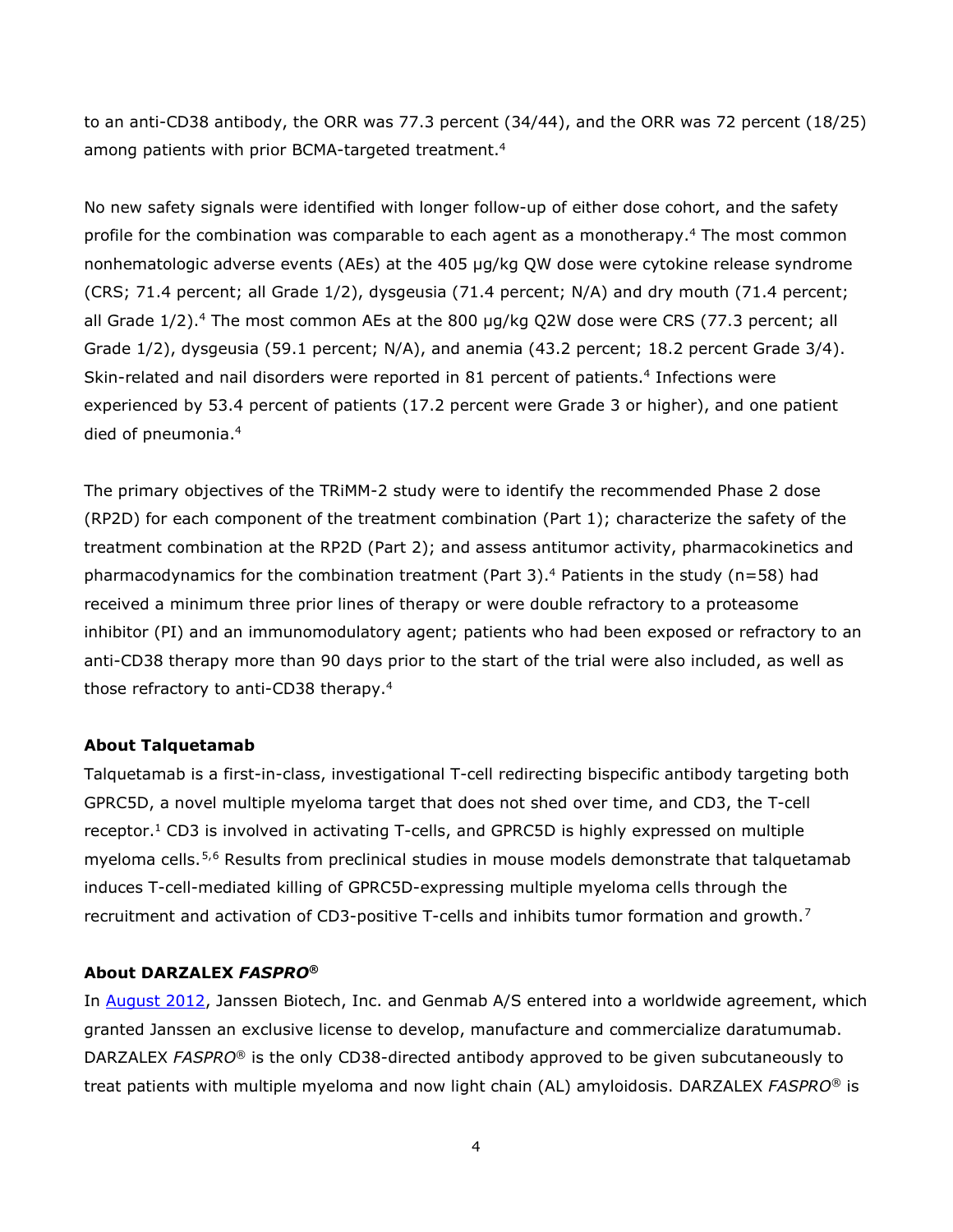co-formulated with recombinant human hyaluronidase PH20 (rHuPH20), Halozyme's ENHANZE® drug delivery technology.

DARZALEX *FASPRO*® (daratumumab and hyaluronidase-fihj) is indicated for the treatment of adult patients with multiple myeloma:

- In combination with bortezomib, melphalan, and prednisone in newly diagnosed patients who are ineligible for autologous stem cell transplant
- In combination with lenalidomide and dexamethasone in newly diagnosed patients who are ineligible for autologous stem cell transplant and in patients with relapsed or refractory multiple myeloma who have received at least one prior therapy
- In combination with bortezomib, thalidomide, and dexamethasone in newly diagnosed patients who are eligible for autologous stem cell transplant
- In combination with pomalidomide and dexamethasone in patients who have received at least one prior line of therapy including lenalidomide and a proteasome inhibitor
- In combination with carfilzomib and dexamethasone in patients with relapsed or refractory multiple myeloma who have received one to three prior lines of therapy
- In combination with bortezomib and dexamethasone in patients who have received at least one prior therapy
- As monotherapy in patients who have received at least three prior lines of therapy including a proteasome inhibitor (PI) and an immunomodulatory agent or who are double-refractory to a PI and an immunomodulatory agent

DARZALEX *FASPRO*® in combination with bortezomib, cyclophosphamide, and dexamethasone is indicated for the treatment of adult patients with newly diagnosed light chain (AL) amyloidosis. This indication is approved under accelerated approval based on response rate. Continued approval for this indication may be contingent upon verification and description of clinical benefit in a confirmatory trial(s).

## **Limitations of Use**

DARZALEX *FASPRO*® is not indicated and is not recommended for the treatment of patients with light chain (AL) amyloidosis who have NYHA Class IIIB or Class IV cardiac disease or Mayo Stage IIIB outside of controlled clinical trials.

Full prescribing information for DARZALEX *FASPRO*® is available [here.](https://www.janssenlabels.com/package-insert/product-monograph/prescribing-information/DARZALEX+Faspro-pi.pdf)

## **DARZALEX** *FASPRO*® **IMPORTANT SAFETY INFORMATION**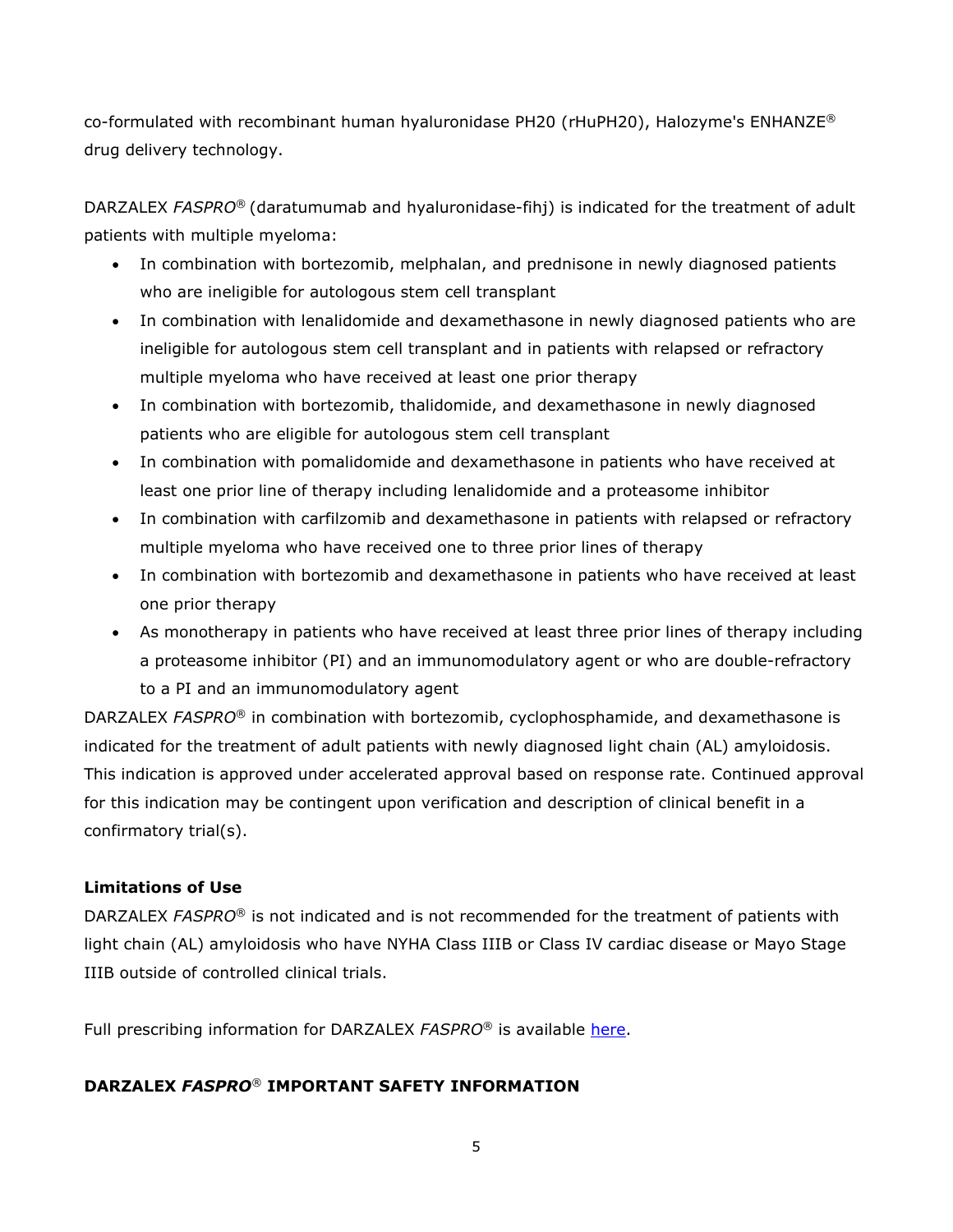## **CONTRAINDICATIONS**

DARZALEX *FASPRO*® is contraindicated in patients with a history of severe hypersensitivity to daratumumab, hyaluronidase, or any of the components of the formulation.

## **WARNINGS AND PRECAUTIONS**

## **Hypersensitivity and Other Administration Reactions**

Both systemic administration-related reactions, including severe or life-threatening reactions, and local injection-site reactions can occur with DARZALEX *FASPRO*®. Fatal reactions have been reported with daratumumab-containing products, including DARZALEX *FASPRO*®.

## *Systemic Reactions*

In a pooled safety population of 898 patients with multiple myeloma (N=705) or light chain (AL) amyloidosis (N=193) who received DARZALEX *FASPRO*® as monotherapy or in combination, 9% of patients experienced a systemic administration-related reaction (Grade 2: 3.2%, Grade 3: 1%). Systemic administration-related reactions occurred in 8% of patients with the first injection, 0.3% with the second injection, and cumulatively 1% with subsequent injections. The median time to onset was 3.2 hours (range: 4 minutes to 3.5 days). Of the 140 systemic administration-related reactions that occurred in 77 patients, 121 (86%) occurred on the day of DARZALEX *FASPRO*® administration. Delayed systemic administration-related reactions have occurred in 1% of the patients.

Severe reactions included hypoxia, dyspnea, hypertension, tachycardia, and ocular adverse reactions, including choroidal effusion, acute myopia, and acute angle closure glaucoma. Other signs and symptoms of systemic administration-related reactions may include respiratory symptoms, such as bronchospasm, nasal congestion, cough, throat irritation, allergic rhinitis, and wheezing, as well as anaphylactic reaction, pyrexia, chest pain, pruritus, chills, vomiting, nausea, hypotension, and blurred vision.

Pre-medicate patients with histamine-1 receptor antagonist, acetaminophen, and corticosteroids. Monitor patients for systemic administration-related reactions, especially following the first and second injections. For anaphylactic reaction or life-threatening (Grade 4) administration-related reactions, immediately and permanently discontinue DARZALEX *FASPRO*®. Consider administering corticosteroids and other medications after the administration of DARZALEX *FASPRO*® depending on dosing regimen and medical history to minimize the risk of delayed (defined as occurring the day after administration) systemic administration-related reactions.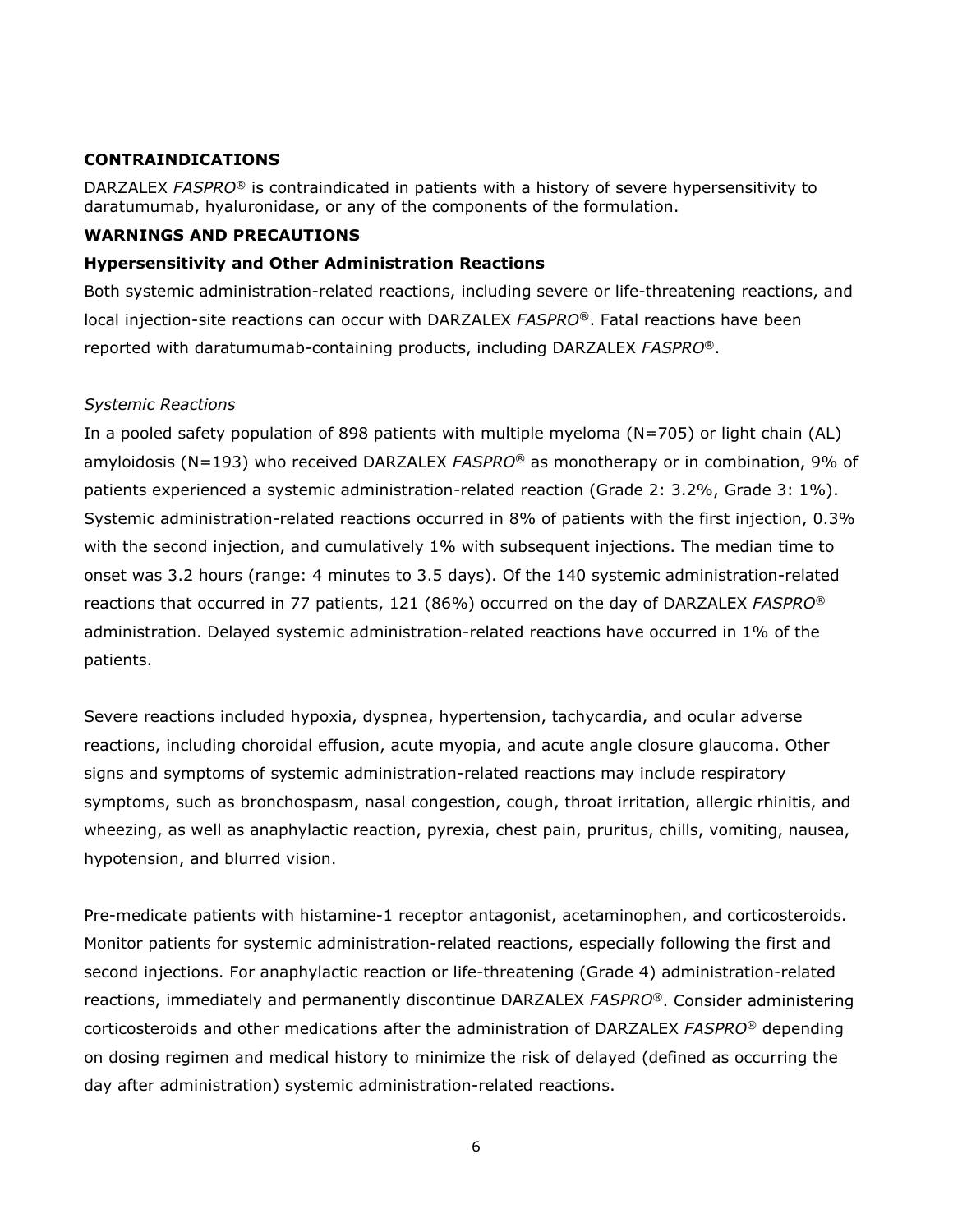Ocular adverse reactions, including acute myopia and narrowing of the anterior chamber angle due to ciliochoroidal effusions with potential for increased intraocular pressure or glaucoma, have occurred with daratumumab-containing products. If ocular symptoms occur, interrupt DARZALEX *FASPRO®* and seek immediate ophthalmologic evaluation prior to restarting DARZALEX *FASPRO®.*

## *Local Reactions*

In this pooled safety population, injection-site reactions occurred in 8% of patients, including Grade 2 reactions in 0.7%. The most frequent (>1%) injection-site reaction was injection-site erythema. These local reactions occurred a median of 5 minutes (range: 0 minutes to 6.5 days) after starting administration of DARZALEX *FASPRO*®. Monitor for local reactions and consider symptomatic management.

## **Cardiac Toxicity in Patients With AL Amyloidosis**

Serious or fatal cardiac adverse reactions occurred in patients with AL amyloidosis who received DARZALEX *FASPRO*® in combination with bortezomib, cyclophosphamide, and dexamethasone. Serious cardiac disorders occurred in 16% of patients, and fatal cardiac disorders occurred in 10% of patients. Patients with NYHA Class IIIA or Mayo Stage IIIA disease may be at greater risk. Patients with NYHA Class IIIB or IV disease were not studied. Monitor patients with cardiac involvement of AL amyloidosis more frequently for cardiac adverse reactions and administer supportive care as appropriate.

#### **Neutropenia**

Daratumumab may increase neutropenia induced by background therapy*.* Monitor complete blood cell counts periodically during treatment according to manufacturer's prescribing information for background therapies. Monitor patients with neutropenia for signs of infection. Consider withholding DARZALEX *FASPRO*® until recovery of neutrophils. In lower body weight patients receiving DARZALEX *FASPRO*®, higher rates of Grade 3-4 neutropenia were observed.

#### **Thrombocytopenia**

Daratumumab may increase thrombocytopenia induced by background therapy. Monitor complete blood cell counts periodically during treatment according to manufacturer's prescribing information for background therapies. Consider withholding DARZALEX *FASPRO*® until recovery of platelets.

## **Embryo-Fetal Toxicity**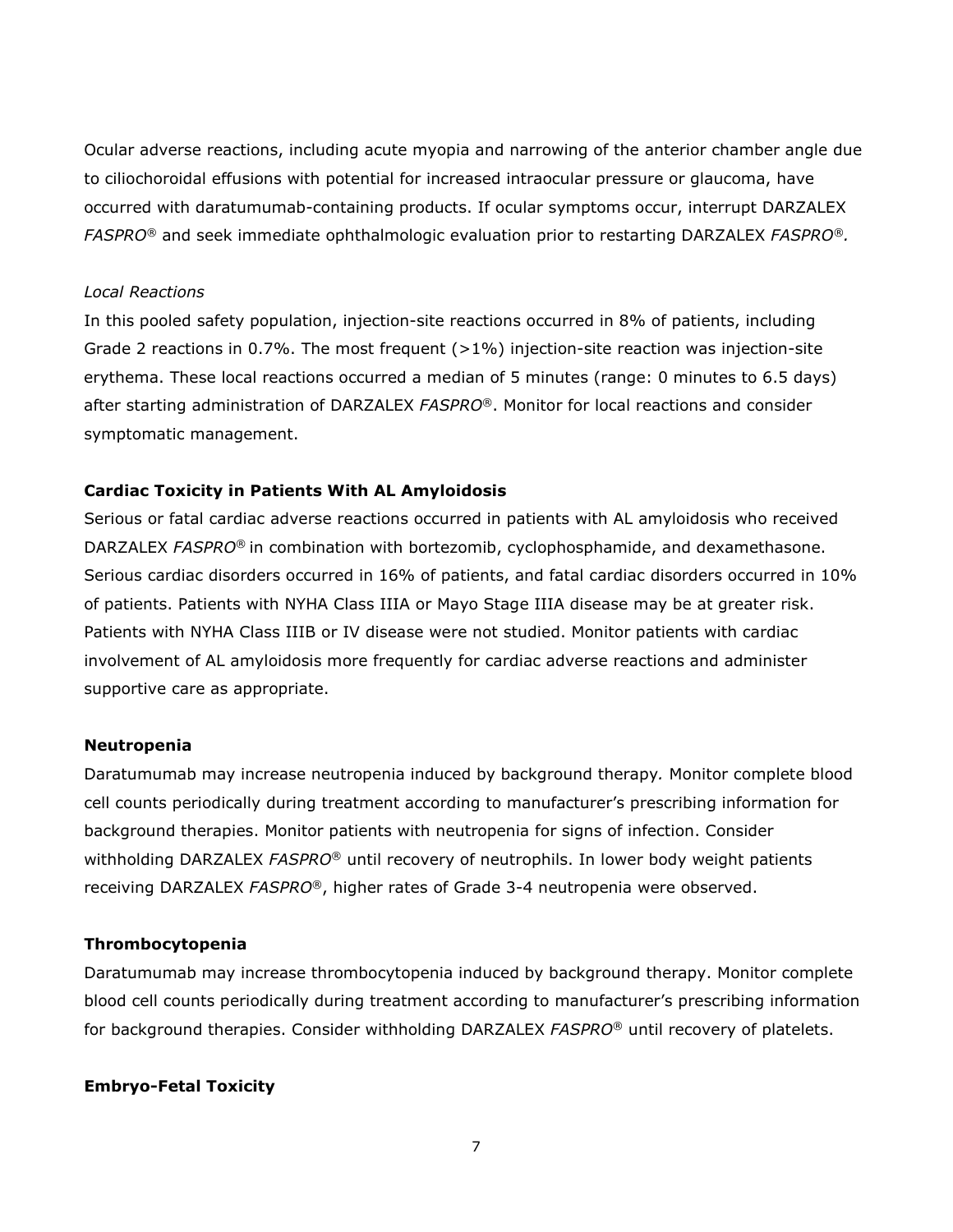Based on the mechanism of action, DARZALEX *FASPRO*® can cause fetal harm when administered to a pregnant woman. DARZALEX *FASPRO*® may cause depletion of fetal immune cells and decreased bone density. Advise pregnant women of the potential risk to a fetus. Advise females with reproductive potential to use effective contraception during treatment with DARZALEX *FASPRO*® and for 3 months after the last dose.

The combination of DARZALEX *FASPRO*® with lenalidomide, thalidomide, or pomalidomide is contraindicated in pregnant women because lenalidomide, thalidomide, and pomalidomide may cause birth defects and death of the unborn child. Refer to the lenalidomide, thalidomide, or pomalidomide prescribing information on use during pregnancy.

### **Interference With Serological Testing**

Daratumumab binds to CD38 on red blood cells (RBCs) and results in a positive indirect antiglobulin test (indirect Coombs test). Daratumumab-mediated positive indirect antiglobulin test may persist for up to 6 months after the last daratumumab administration. Daratumumab bound to RBCs masks detection of antibodies to minor antigens in the patient's serum. The determination of a patient's ABO and Rh blood type are not impacted.

Notify blood transfusion centers of this interference with serological testing and inform blood banks that a patient has received DARZALEX *FASPRO*®. Type and screen patients prior to starting DARZALEX *FASPRO*®.

### **Interference With Determination of Complete Response**

Daratumumab is a human immunoglobulin G (IgG) kappa monoclonal antibody that can be detected on both the serum protein electrophoresis (SPE) and immunofixation (IFE) assays used for the clinical monitoring of endogenous M-protein. This interference can impact the determination of complete response and of disease progression in some DARZALEX *FASPRO*®-treated patients with IgG kappa myeloma protein.

#### **ADVERSE REACTIONS**

In multiple myeloma, the most common adverse reaction (≥20%) with DARZALEX *FASPRO*® monotherapy is upper respiratory tract infection. The most common adverse reactions with combination therapy (≥20% for any combination) include fatigue, nausea, diarrhea, dyspnea, insomnia, headache, pyrexia, cough, muscle spasms, back pain, vomiting, hypertension, upper respiratory tract infection, peripheral sensory neuropathy, constipation, pneumonia, and peripheral edema.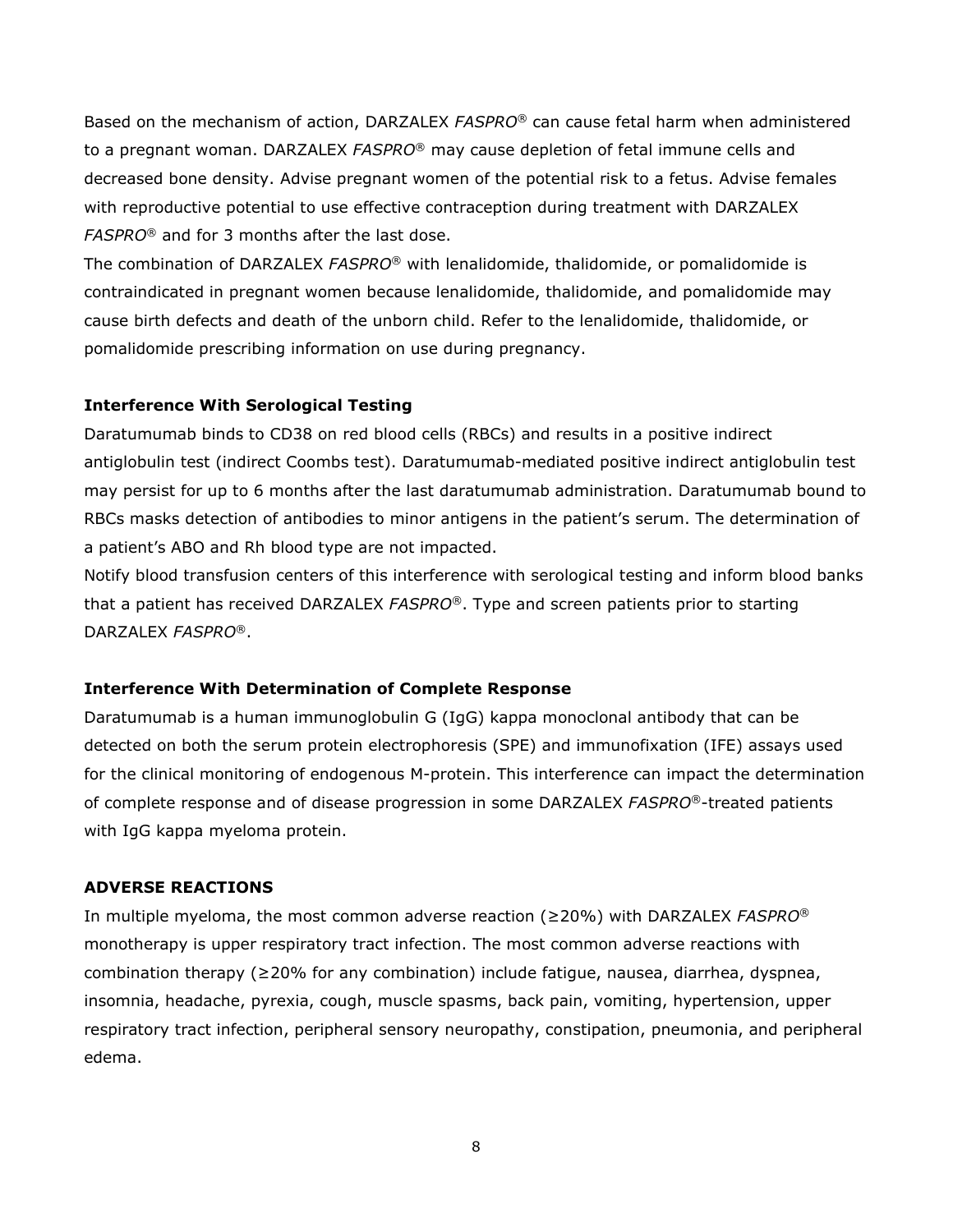The most common adverse reactions ( $\geq$ 20%) in patients with AL amyloidosis are upper respiratory tract infection, diarrhea, peripheral edema, constipation, fatigue, peripheral sensory neuropathy, nausea, insomnia, dyspnea, and cough.

The most common hematology laboratory abnormalities (≥40%) with DARZALEX *FASPRO*® are decreased leukocytes, decreased lymphocytes, decreased neutrophils, decreased platelets, and decreased hemoglobin.

## **Please see full [Prescribing Information](https://www.janssenlabels.com/package-insert/product-monograph/prescribing-information/DARZALEX+Faspro-pi.pdf) for DARZALEX** *FASPRO***®.**

## **About Multiple Myeloma**

Multiple myeloma is an incurable blood cancer that affects some white blood cells called plasma cells, which are found in the bone marrow.<sup>[8](#page-10-1)</sup> When damaged, these plasma cells rapidly spread and replace normal cells in the bone marrow with tumors. In 2020, an estimated 176,000 people worldwide were diagnosed with multiple myeloma.<sup>[9](#page-10-2)</sup> In 2022, it is estimated that more than 34,000 people will be diagnosed with multiple myeloma, and more than 12,000 people will die from the disease in the U.S.<sup>[10](#page-10-3)</sup> While some people diagnosed with multiple myeloma initially have no symptoms, most patients are diagnosed due to symptoms that can include bone fracture or pain, low red blood cell counts, tiredness, high calcium levels, kidney problems or infections.<sup>[11](#page-10-4)</sup>

## *About the Janssen Pharmaceutical Companies of Johnson & Johnson*

*At Janssen, we're creating a future where disease is a thing of the past. We're the Pharmaceutical Companies of Johnson & Johnson, working tirelessly to make that future a reality for patients everywhere by fighting sickness with science, improving access with ingenuity, and healing hopelessness with heart. We focus on areas of medicine where we can make the biggest difference: Cardiovascular, Metabolism, & Retina; Immunology; Infectious Diseases & Vaccines; Neuroscience; Oncology; and Pulmonary Hypertension.*

*Learn more at [www.janssen.com.](https://www.janssen.com/) Follow us at [@JanssenGlobal.](https://twitter.com/JanssenGlobal) Janssen Research & Development, LLC is part of the Janssen Pharmaceutical Companies of Johnson & Johnson.*

*†Dr. Minnema has served as a consultant to Janssen; she has not been paid for any media work.*

\**Kyprolis is a registered trademark of Amgen Inc.*

# # #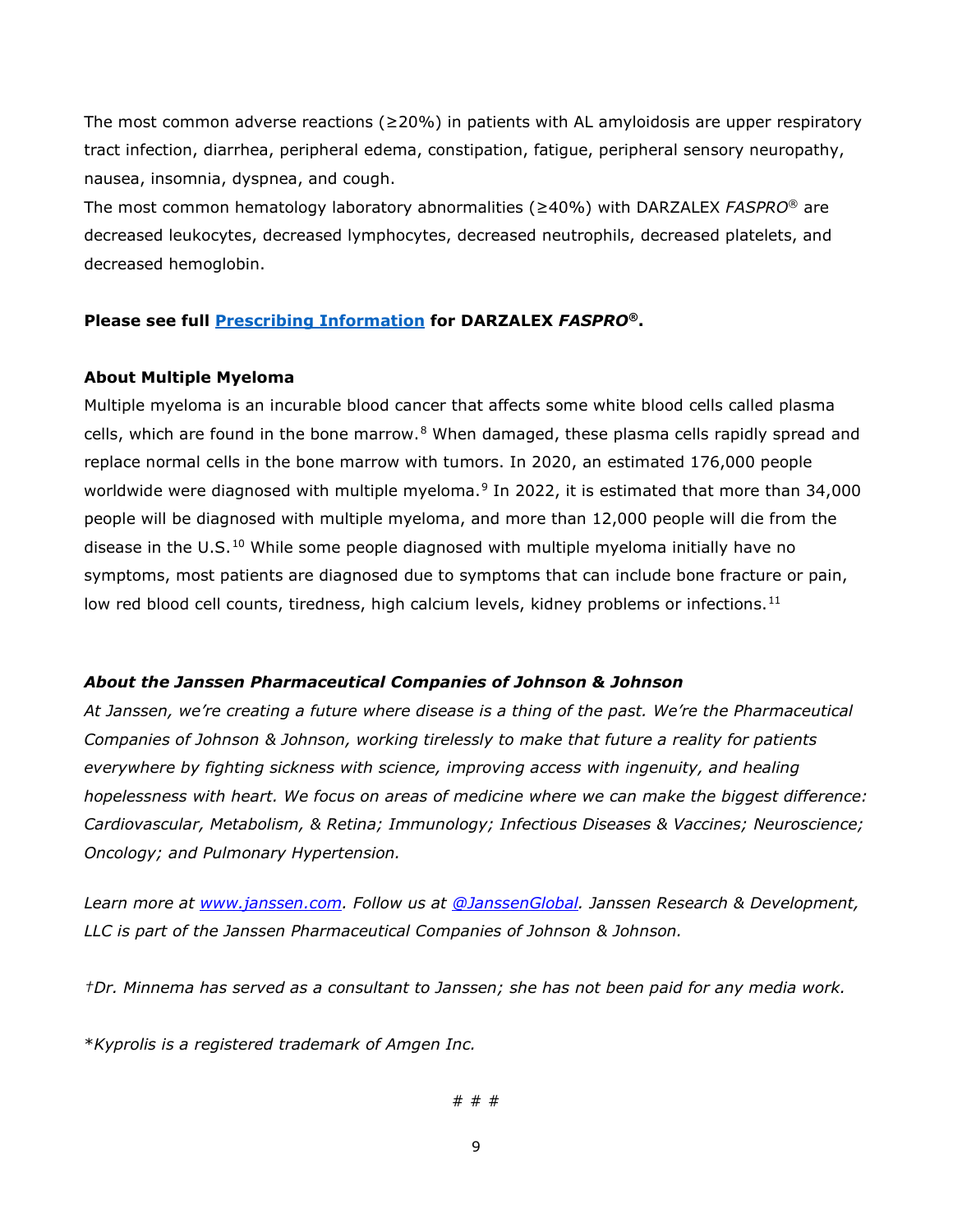## *Cautions Concerning Forward-Looking Statements*

*This press release contains "forward-looking statements" as defined in the Private Securities Litigation Reform Act of 1995 regarding product development and the potential benefits and treatment impact of teclistamab* a*nd DARZALEX FASPRO®. The reader is cautioned not to rely on these forward-looking statements. These statements are based on current expectations of future events. If underlying assumptions prove inaccurate or known or unknown risks or uncertainties materialize, actual results could vary materially from the expectations and projections of Janssen Research & Development, LLC or any of the other Janssen Pharmaceutical Companies and/or Johnson & Johnson. Risks and uncertainties include, but are not limited to: challenges and uncertainties inherent in product research and development, including the uncertainty of clinical success and of obtaining regulatory approvals; uncertainty of commercial success; manufacturing difficulties and delays; competition, including technological advances, new products and patents attained by competitors; challenges to patents; product efficacy or safety concerns resulting in product recalls or regulatory action; changes in behavior and spending patterns of purchasers of health care products and services; changes to applicable laws and regulations, including global health care reforms; and trends toward health care cost containment. A further list and descriptions of these risks, uncertainties and other factors can be found in Johnson & Johnson's Annual Report on Form 10-K for the fiscal year ended January 2, 2022, including in the sections captioned "Cautionary Note Regarding Forward-Looking Statements" and "Item 1A. Risk Factors," and in Johnson & Johnson's subsequent Quarterly Reports on Form 10-Q and other filings with the Securities and Exchange Commission. Copies of these filings are available online at [www.sec.gov,](http://www.sec.gov/) [www.jnj.com](http://www.jnj.com/) or on request from Johnson & Johnson. None of the Janssen Pharmaceutical Companies nor Johnson & Johnson undertakes to update any forward-looking statement as a result of new information or future events or developments.*

<span id="page-9-0"></span><sup>1</sup> Pillarisetti K et al. Blood. 2020;135(15):1232-1243.

<span id="page-9-1"></span> $2$  Minnema M et al. Efficacy and safety of talquetamab, a G protein-coupled receptor family C group 5 member D x CD3 bispecific antibody, in patients with relapsed/refractory multiple myeloma (RRMM): updated results from MonumenTAL-1. European Hematology Association 2022 Hybrid Congress. June 2022.

<span id="page-9-2"></span><sup>3</sup> Minnema M et al. Efficacy and safety of talquetamab, a G protein-coupled receptor family C group 5 member D x CD3 bispecific antibody, in patients with relapsed/refractory multiple myeloma (RRMM): updated results from MonumenTAL-1. American Society of Clinical Oncology 2022 Annual Meeting. June 2022.

<span id="page-9-3"></span><sup>4</sup> van de Donk N et al. Novel Combination Immunotherapy for the Treatment of Relapsed/Refractory Multiple Myeloma: Updated Phase 1b Results for Talquetamab (a GPRC5D x CD3 Bispecific Antibody) in Combination With Daratumumab. European Hematology Association 2022 Hybrid Congress. June 2022.

<span id="page-9-4"></span><sup>5</sup> Labrijn AF et al. Proc Natl Acad Sci USA. 2013;110:5145.

<span id="page-9-5"></span><sup>6</sup> Cohen, Y., et al. Hematology. 2013 Nov; 18(6):348-51.